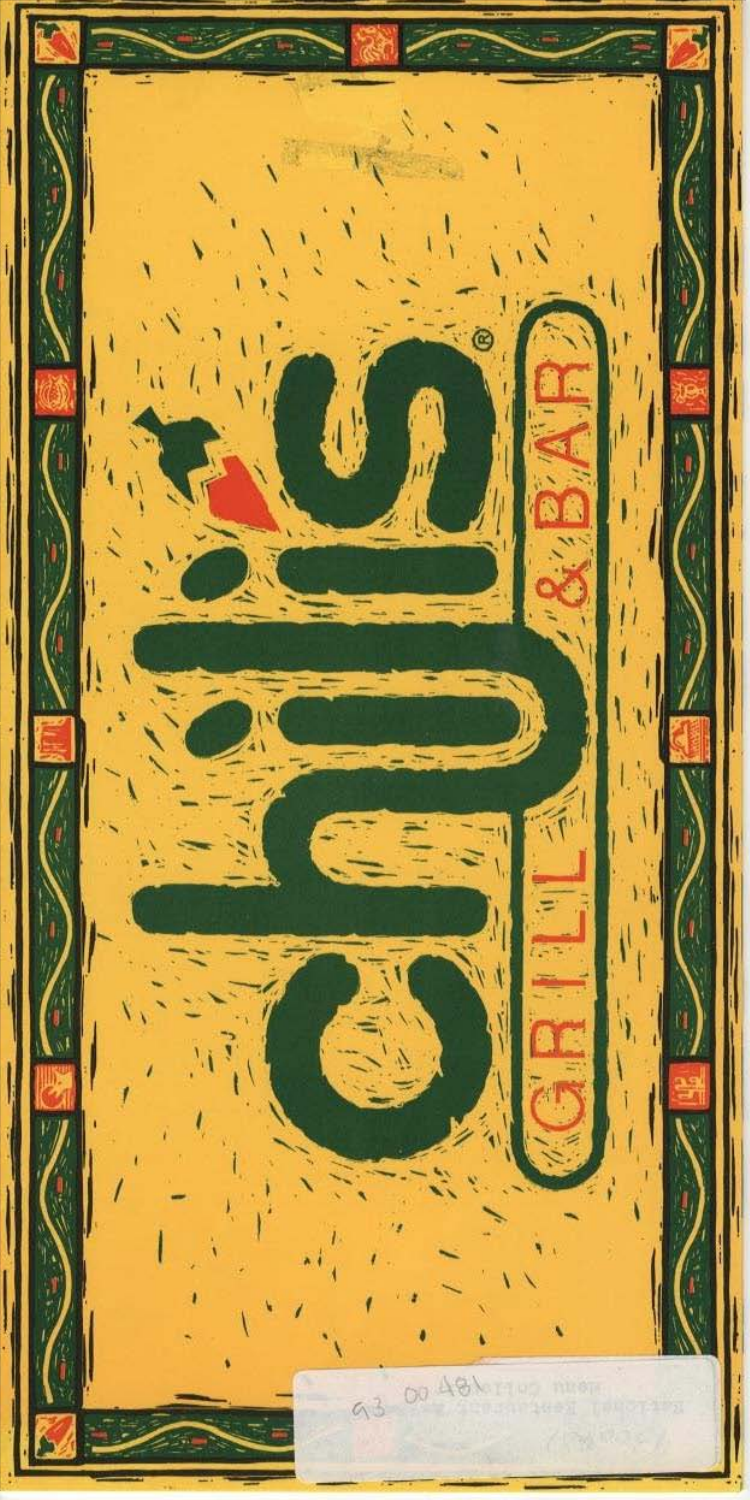# **STARTERS**

# **SUPER NACHOS**

Chili queso nachos, refried beans jalapeños guacamole (<br>sour cream 4.95

**CHEESE FRIES** Fried mozzarella w/marinara sauce 395

**BUFFALO WINGS** A pound of spicy chicken<br>drummettes w/bleu cheese dressing 3.95

**CHICKEN NACHOS** Sliced chicken breast. chips, cheese, refried beans. jalapeños, pico de gallo « sour cream 5.25 w/guacamole 5.95

## **QUESADILLAS**

Sliced chicken breast. flour tortillas, Monterey Jack cheese w/pico de gallo ( sour cream 4.75 w/guacamole 5.45

#### **AWESOME BLOSSOM®**

Fresh whole onion sliced to blossom, hand battered. fried + served w/our seasoned sauce 4.45

**BBQ RIB BASKET** Five Danish baby back ribs 4.25

**TOSTADO CHIPS** w/hot sauce 1.25 w/chili queso 2.25

#### SOUP OF THE DAY Bowl 2.65 Cup 1.65 Cup w/any enfree 95t

**CHILI** Bowl of red, red w/beans or pie 2.95

# SALADS

DRESSINGS: BLEU CHEESE, NO-FAT VINAIGRETTE, RANCH, LO-CAL RANCH, HONEY-MUSTARD, HERBAL HOUSE, HONEY-LIME, CAESAR

#### **CARIBBEAN**

Grilled, marinated chicken breast, mixed greens, pico de gallo pineapple chunks. tortilla strips ; honey-lime dressing 5.95

#### **GRILLED TUNA**

Seasoned line caught tuna steak mixed greens pico de gallo sugary walnuts green<br>onions (Ranch dressing 5.75

#### **CHICKEN FRISCO<sup>™</sup>**

Chunks of smoked chicken. mixed greens, diced eggs, tomato sprouts, toasted almonds + honey-mustard<br>dressing 5.75

#### SOUTHWEST SALAD

Sliced chicken breast. mixed greens. kidney beans. cheese. fomato sesame seeds green 5.45 onions + guacamole

**CHICKEN CAESAR** Grilled, marinated chicken breast, romaine tossed w/Caesar dressing. Romano : Parmesan cheese 5.95

**SHRIMP CAESAR** Marinated shrimp, romaine fossed w/Caesar dressing Romano + Parmesan cheese 5.95

DINNER SALAD House or Caesar<br>w/any entree 9  $2.45$ 95

SOUP | DINNER SALAD Bowl of soup + dinner salad 4.65

TO GO ORDERS AVAILABLE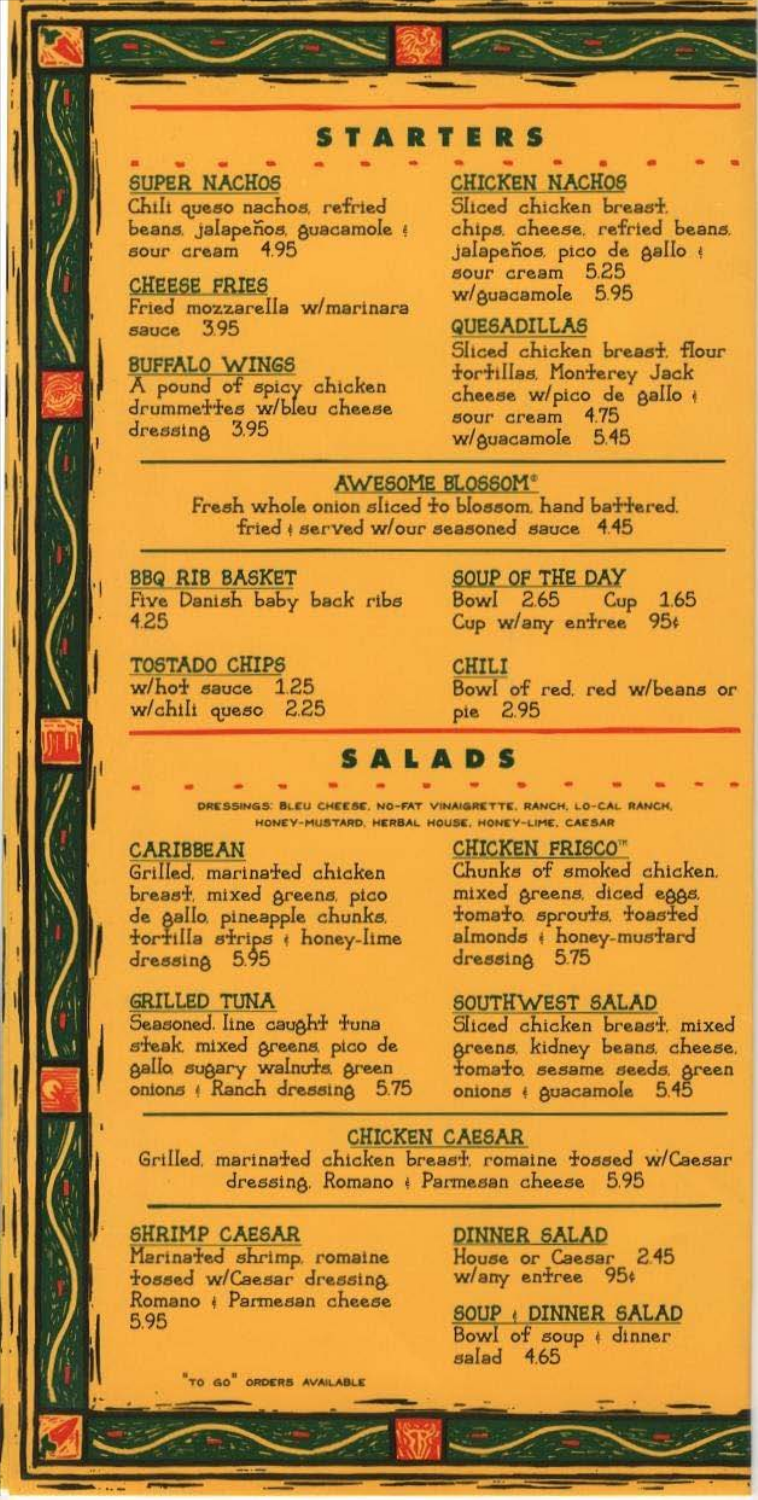#### W E U S T RILL G

SUBSTITUTION OF SIDES AVAILABLE UPON REQUEST DINNER SALAD OR CUP OF SOUP W/ANY ENTREE 954

#### **FAJITAS**

Half pound of charbroiled steak or chicken on a sizzling<br>platter 795 **FAJITAS FOR TWO** A pound of steak, chicken or combination on a sizzling 14.95 platter

RIB + CHICKEN COMBO

Half rack of our Danish baby back ribs ; half Monterey Chicken served w/rice. borracho beans ; sweet com cobbette 975

#### GRILLED CHICKEN

Grilled, marinated chicken breast. rice, cinnamon apples fresh steamed vegetables 6.45

# **CHILI'S STRIP STEAK**

Fresh U.S.D.A. Choice 10 oz. strip steak. fresh steamed<br>vegetables. Texas toast homemade mashed potatoes 9.95

#### **BBQ BABY BACK RIBS**

Rack of Danish baby back ribs topped w/bbq sauce & served w/cinnamon apples + cole slaw 995

#### MONTEREY CHICKEN<sup>®</sup>

Charbroiled marinated chicken breast topped w/bbq sauce, bacon ( cheese. Served w/homemade mashed potatoes (sweet com<br>cobbette 745 cobberre

#### n RGER PLATTE R

OUR ORIGINAL FRESH GROUND 1/2 LB. BURGERS COOKED MEDIUM RARE SERVED W/HOMESTYLE FRIES

## OLDTIMER<sup>®</sup>

Mustard, lettuce, tomato, pickle # onion 4.75

OLDTIMER<sup>®</sup> W/CHEESE 485

**TERLINGUA PRIDE®** Oldtimer w/cheese + chili 5.15

MUY MUCHO® Oldtimer w/cheese ( hickory 4.85 sauce

**VERDE BURGER** Guacamole, lettuce, tomato ;<br>Swiss 5.25 **BACON BURGER** Bacon, cheddar, mayo, onion, let tuce, tomato + pickle 5.55

**ROJO BURGER®** Hickory sauce ( cheese 4.85

**CHILI'S TRIP®** Chili. cheese | saurreed onions 4.85

**ALPINE** Mayo Ieffuce, fomato Swiss ( 4.85 green onions

MUSHROOM BURGER Mayo leffuce. fomato. Swiss  $imushrooms$  5.25

#### 1.65 HOMESTYLE FRIES

1.65 **CURLY FRIES** 

HOMESTYLE ONION RINGS 250

WE USE CHOLESTEROL FREE, IOO% VEGETABLE OIL

SUBSTITUTION OF SIDES AVAILABLE UPON REQUEST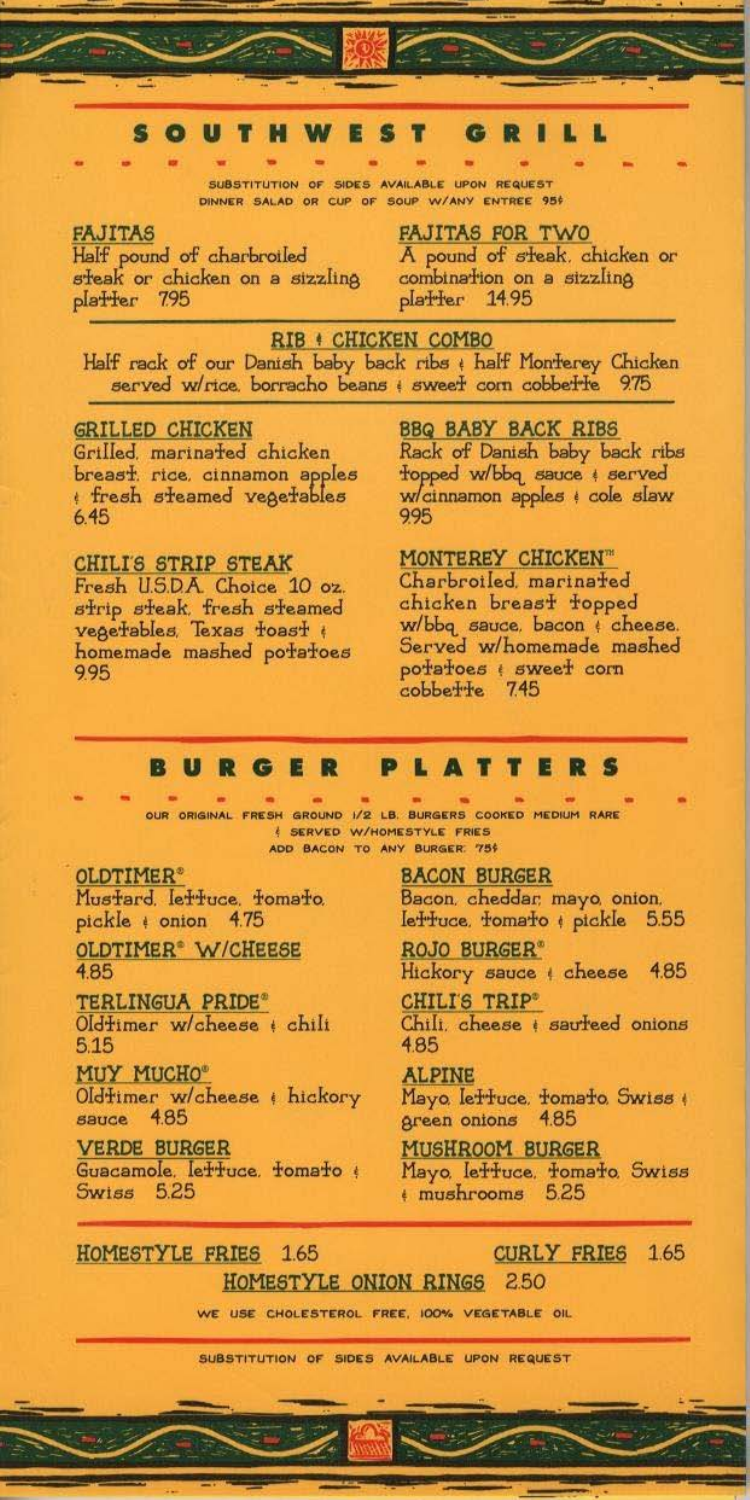# **OPEN RANGE**

DINNER SALAD OR CUP OF SOUP W/ANY ENTREE 954 **CHICKEN SANDWICH** Charbrotled chicken, bacon, fomato Swiss (dressing on a sourdough bun w/homestyle fries 5.45

**COUNTRY FRIED STEAK** Country gravy. homemade<br>mashed potatoes. sweet com cobberrie (Texas foast 625

# **CHICKEN CRISPERS"**

Tender strips of fried chicken breast, curly fries, sweet corn cobbette ( honey-mustard sauce 5.95

TUNA STEAK SANDWICH Seasoned, charbroiled line caught tuna steak. lettuce. fomato ( special dressing on a sourdough bun w/homestyle fries 5.45

**CHICKEN FRIED CHICKEN** Country gravy homemade<br>mashed potatoes sweet com<br>cobbette + Texas toast 6.25

CHILIS SPECIAL SOFT TACOS Flour forfillas w/chili cheese Elettuce. Served w/rice +<br>borracho beans 4.95

#### **VEGGIE TACOS**

Flour tortillas, guacamole. lettuce, sprouts, cheese, pico de gallo mushrooms sesame seeds. Served w/rice borracho beans 4.95

#### **CHICKEN TACOS**

Flour forfillas, sliced chicken breast sour cream mixed cheese. lettuce ( pico de gallo. Served w/rice borracho beans 5.45

# IDES

**FRESH STEAMED VEGETABLES** COLE SLAW HOMEMADE MASHED POTATOES **BORRACHO BEANS** 

**SWEET CORN COBBETTE CINNAMON APPLES RICE** 

## **SSERTS**

PILED HIGH YOGURT PIE Crushed Oreo<sup>®</sup> cookies blended w/nomfat yogurt piled high<br>frozen in a chocolate crumb<br>crust 2.95

#### **CHILIS SUNDAE**

Vanilla ice cream in a cinnamon-coafed flour forfilla w/choice of hot fudge or cinnamon apples (chopped<br>walnuts 250

**CHOCOLATE BROWNIE SUNDAE** Chocolate brownie, vanilla ice cream. hot fudge + chopped 2.95 walnuts

NONFAT FROZEN YOGURT<br>Vanilla frozen yogurt 125 w/topping 1.75

**CHOCOLATE SHAKE** 

A frozen mug of old-fashioned chocolate shake topped w/chocolate sprinkles 1.95

IS% GRATLITY FOR PARTIES OF & OR MORE